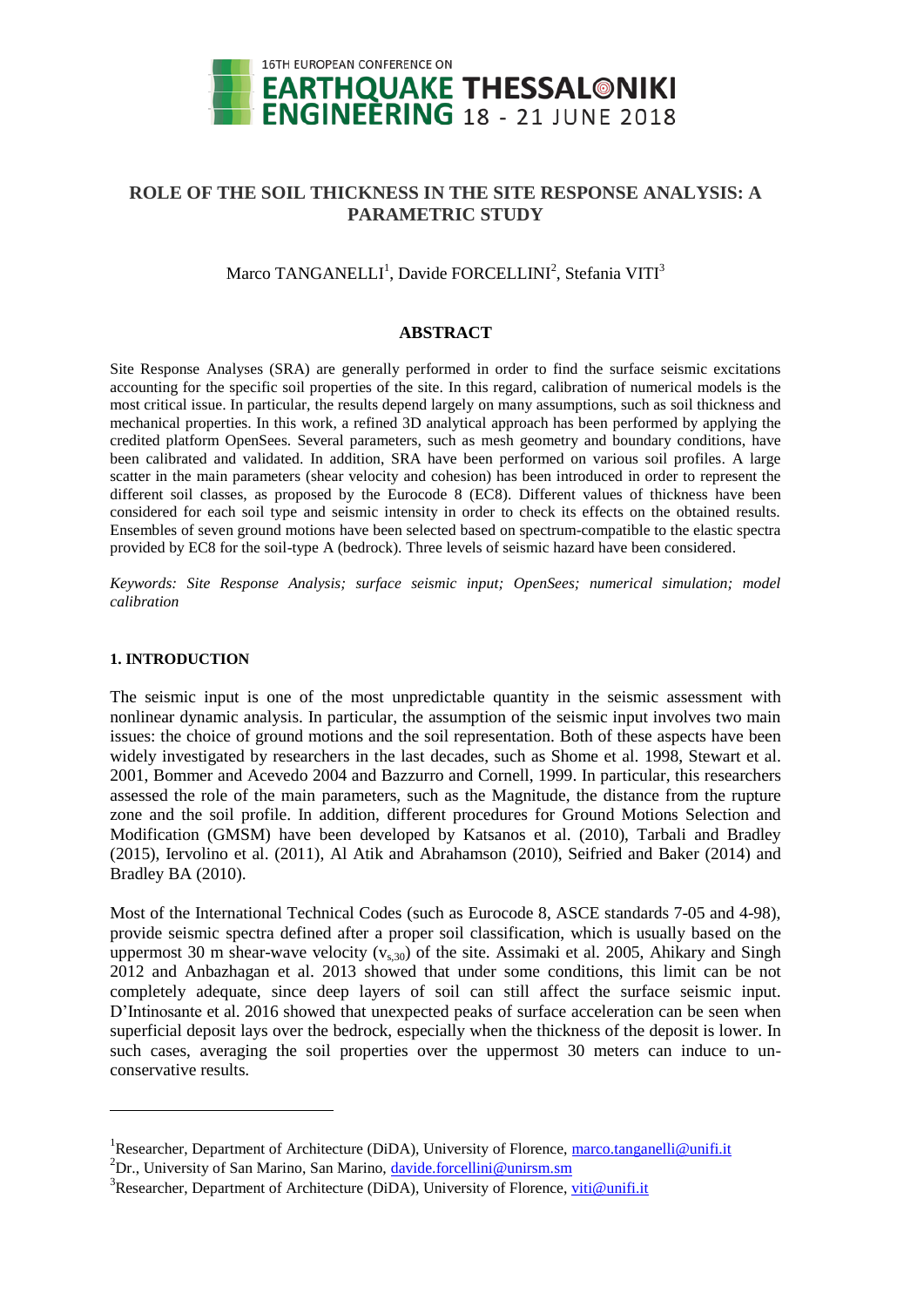If extensive investigations on soil mechanical properties are applied, more affordable evaluation of the surface seismic input can be developed. In this regard, Tanganelli et al. (2016), Tanganelli and Viti (2016), Viti et al. (2017) and Tanganelli et al. (2017) showed that there could be big differences between the surface seismic input on the basis of tests and the corresponding ones provided by the Code. In this work, the surface seismic input has been calculated by assuming a seismic input at the bedrock. The paper aims at conducting a parametric Response Site Analysis (RSA) by assuming different soil types, compatible to the current European classification. In the analysis, the role of the main parameters affecting the convolution analysis (such as soil modeling, mechanical properties and analytical procedures) has been assessed. In particular, the ultimate goal is a first assessment of the role of the considered soil thickness in the RSA, and the effects related to the most important parameters. In order to validate the software potentialities, a large number of case studies was performed.

#### **2. SEISMIC INPUT AT THE BEDROCK**

The seismic input at the bedrock is usually represented through an ensemble of ground motions spectrum-compatible to that provided by the Codes for rock condition. In this work, the seismic input at the bedrock has been selected following the provisions by European Code Eurocode 8 (EC8). In Figure 1, the soil classification provided by EC8 has been shown.



Figure 1. Soil classification according to the European (EC8) classification.

Three different seismic intensities: low (L), medium (M) and high (H) have been considered, with values of Peak Ground Acceleration (PGA) respectively equal to 0.15g, 0.25g and 0.35g. For each seismic intensity, a different ensemble of seven ground motions has been selected by the database Itaca (2008). The software Rexel (Iervolino et al. 2009) was used for this selection. Unscaled ground motions have been adopted for all cases. Figure 2 shows each ensemble of ground motion spectra, together with the corresponding EC8 spectrum (A-soil, Type 1, Ms>5.5) for the three considered seismic intensities. As can be noted, the mean curve of each ensemble closely approaches the elastic-soil spectrum. The assumed ensembles are adequate to represent the bedrock seismic input, since their mean spectrum never exceeds the EC8 one more than  $+$ 10% and -30% in the range between 0.2 sec and 2.0 sec, as required by the Code. The main information of the assumed ground motions are listed in Table 1.

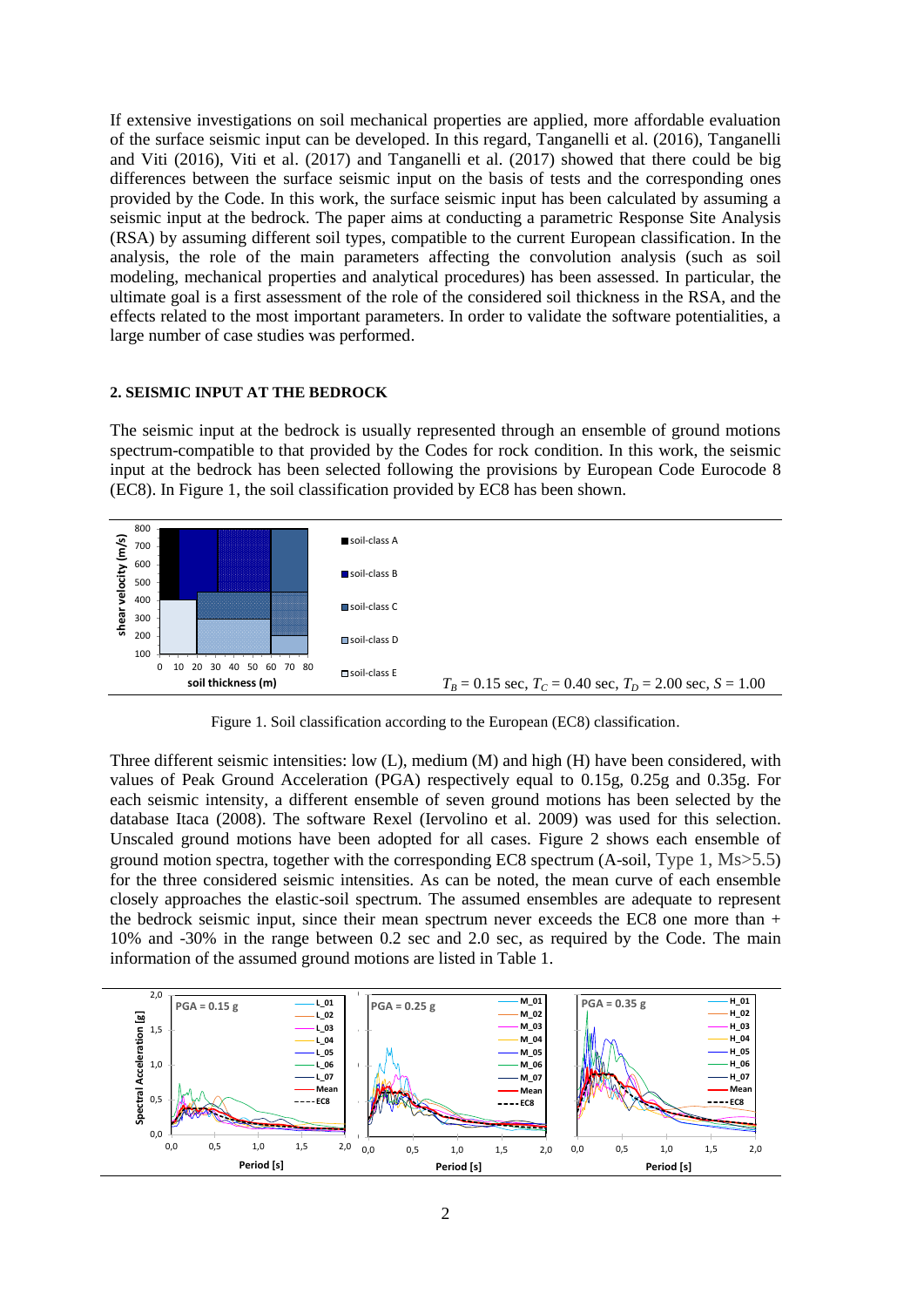|          | Event         | Date       | <b>Station</b>    | <b>PGA</b> | Epicentral dist. |      | Depth Magnitude |
|----------|---------------|------------|-------------------|------------|------------------|------|-----------------|
|          |               |            |                   | (g)        | (km)             | (m)  | (Mg)            |
|          | Umbria-Marche | 09/26/1997 | <b>CSA</b>        | 0.172      | 22.3             | 5.7  | 5.8             |
| $L_2$    | Friuli        | 09/15/1976 | <b>GMN</b>        | 0.255      | 4.0              | 11.3 | 6.0             |
| $L_3$    | Abruzzo       | 05/07/1984 | CNS <sub>0</sub>  | 0.113      | 19.7             | 20.5 | 5.9             |
| $L_4$    | Emilia        | 05/29/2012 | <b>MIRH</b>       | 0.150      | 4.5              | 8.1  | 6.0             |
| $L_{-}5$ | Emilia        | 05/29/2012 | T0811             | 0.193      | 14.3             | 8.1  | 6.0             |
| $L_6$    | Emilia        | 05/29/2012 | T0818             | 0.161      | 8.7              | 4.3  | 5.5             |
| $L_7$    | Emilia        | 05/29/2012 | T0824             | 0.145      | 14.2             | 8.1  | 6.0             |
| $M_1$    | Emilia        | 05/29/2012 | BA                | 0.177      | 4.1              | 8.1  | 5.8             |
| $M_2$    | Friuli        | 09/15/1976 | <b>GMN</b>        | 0.255      | 4.0              | 11.3 | 6.0             |
| $M_3$    | Emilia        | 05/29/2012 | <b>MIR</b>        | 0.217      | 5.1              | 8.1  | 5.8             |
| $M_4$    | Emilia        | 05/20/2012 | MRN01             | 0.262      | 16.1             | 9.5  | 5.9             |
| $M_5$    | Emilia        | 05/29/2012 | MRN02             | 0.223      | 4.1              | 8.1  | 5.8             |
| $M_6$    | Emilia        | 05/29/2012 | T0814             | 0.505      | 9.3              | 8.1  | 5.8             |
| $M_7$    | Emilia        | 05/29/2012 | T0819             | 0.259      | 5.1              | 4.3  | 5.3             |
| $H_1$    | Abruzzo       | 06/04/2009 | <b>AQG</b>        | 0.446      | 5.0              | 8.3  | 5.9             |
| $H_2$    | Abruzzo       | 06/04/2009 | AQV01             | 0.657      | 4.9              | 8.3  | 5.9             |
| $H_3$    | Abruzzo       | 06/04/2009 | AQV02             | 0.546      | 4.9              | 8.3  | 5.9             |
| $H_4$    | Emilia        | 05/20/2012 | MRN01             | 0.262      | 16.1             | 9.5  | 5.9             |
| $H_5$    | Emilia        | 05/29/2012 | MRN03             | 0.294      | 4.1              | 8.1  | 5.8             |
| $H_6$    | Emilia        | 05/29/2012 | MIR <sub>08</sub> | 0.248      | 8.6              | 8.1  | 5.8             |
| $H_7$    | Emilia        | 05/29/2012 | T0814-01          | 0.445      | 9.3              | 8.1  | 5.8             |

Figure 2. Comparison between the three ensembles and the elastic spectrum provided by EC8 (A-soil class) Table 1. Adopted ground motions: low (L), medium (M) and High (H) intensities.

#### **3. RSA ANALYSES**

RSA analyses have been performed by applying the assumed seismic input at the bedrock by performing soil column models with different properties. Six soil types with different values of shear velocity  $(v<sub>s</sub>)$  and cohesion (C) have been considered, in order to evaluate the range of possible types of soil. In some cases, the combination of parameters are not strictly representative of realistic conditions, but they were performed in order to validate the software potentialities in correspondence of limit cases. Table 2 shows the considered soil types and the main information. In order to assess the role of soil thickness on the surface input, six different values of the thickness (ranging between 10m and 60m) have been considered in the analyses.

| Soil types                       | Vs 100 | Vs 250 | Vs 400 | Vs 600 | Vs 800 | Vs 1000 |
|----------------------------------|--------|--------|--------|--------|--------|---------|
| Reference EC8 soil-type          | D/E    | C/E    | B      |        |        |         |
| Mass density $(kN/m^3)$          | 1.5    | 1.5    |        |        |        |         |
| Poisson                          | 0.4    | 0.4    | 0.4    | 0.4    | 0.4    | 0.4     |
| Shear Wave Velocity, $v_s$ (m/s) | 100    | 250    | 400    | 600    | 800    | 1000    |
| Cohesion, $C$ (kPa)              | 70     | 250    | 350    | 425    | 500    | 800     |
| Peak Shear Strain                |        |        | 2      |        |        |         |
| Number of Yield Surface          | 20     | 20     | 20     | 20     | 20     | 20      |

Table 2. Assumed soil types.

The finite element model (FEM) has been built with OpenSees (Mazzoni et al. 2009) that allows high level of advanced capabilities for modelling and analysing non-linear responses of systems using a wide range of material models, elements and solution algorithms. This platform consists of a framework for saturated soil response as a two-phase material following the u-p (where u is displacement of the soil skeleton and p is pore pressure) formulation. The original interface had been originally calibrated for pile analysis. Here, it has been modified by eliminating the pile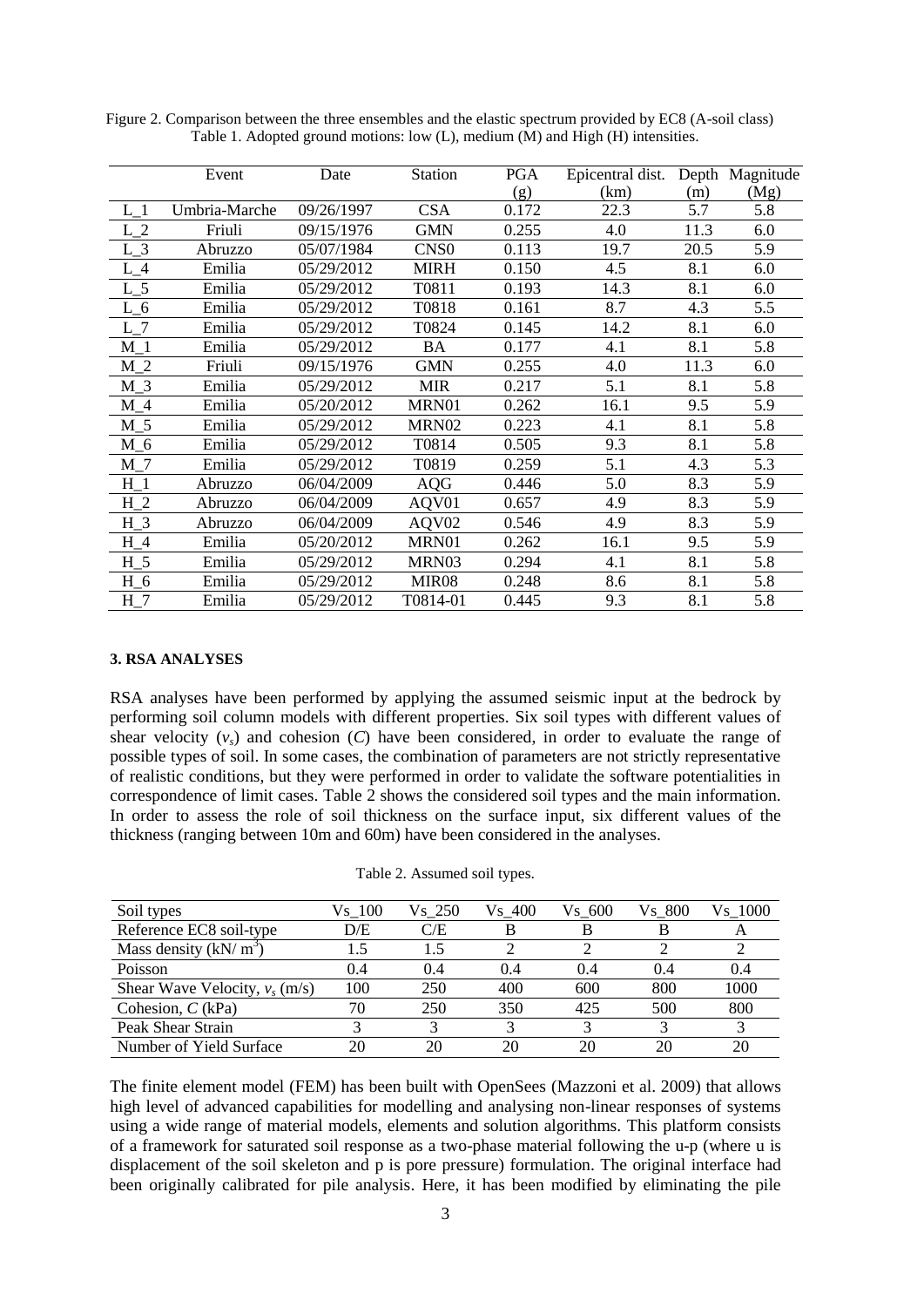elements in order to consider a free field case study. The model applies hysteretic elasto-plastic materials in order to take into account the degradation of soil stiffness and energy dissipation. In this regard, soil damping has been modelled by considering a nonlinear material (Parra, 1996 and Yang et al., 2003). Damping is not predefined by the user introducing a specific value, but it is calculated by the implemented soil models. In particular, permanent deformations and damping foundation (impedance) are deduced by the application of non-linear materials. These assumptions are fundamental in order to perform realistic soil behaviours. Plasticity is formulated based on the multi-surfaces and an appropriate non-associative flow rule (Prevost 1985, Dafalias 1986, Bousshine et al. 2001, Nemat-Nasser and Zhang 2002 and Radi et al. 2002). The nonlinear shear stress strain back-bone curve is represented by an hyperbolic relationship (Kondner 1963), defined by the two material constants: the low-strain shear modulus and the ultimate shear strength.

Based on previous studies (Forcellini and Gobbi 2015, Forcellini 2017a,b), the soil has been considered a one-layer homogenous cohesive material. It was modelled with 3D FE meshes (plan area: 150.0m x 37.5m) composed of brickUP linear isoparametric 8-nodes elements (Mazzoni et al. 2009). Discretization is built up with relatively small elements around the centre and gradually larger toward the outer mesh boundaries, by increasing the distance from the mesh outer edge. A preliminary calibration analysis has been performed by considering several meshes with number of nodes ranging between 396 and 3585. The assumed final mesh has 36 elements for each layer, and a different number of vertical layers (8, 10, 14, 18 and 18, respectively) depending on the considered thickness, with homogeneous heights. In addition, the real wave propagation has been modelled with periodic boundaries (Law and Lam, 2001) that have been located as far as possible from each other as to decrease their effects on the response and periodic boundaries. In this regard, base and lateral boundaries have been modelled to be impervious, as to represent a small section of a presumably infinite (or at least very large) soil domain and allowing the seismic energy to be removed from the site itself. Displacement degrees of freedom of the left and right boundary nodes have been tied together both longitudinally and vertically using the penalty method (more details in Forcellini 2017a,b). The base boundaries were set as rigid in order to concentrate all the effects of filtering inside the soil layers. In particular, this assumption was fundamental in order to compare the different configurations and to avoid that the results are affected by bedrock conditions.

#### **4. RESULTS**

### *4.1 Surface spectral acceleration*

This paragraph shows the results in terms of mutual relationship between several parameters such as shear wave velocity, soil thickness and seismic hazard. The application of advanced constitutive law and models are fundamental in order to take into account non-linear effects of the soil. In particular, the role of soil damping affects the calculation of spectral accelerations, reported in the following figures. Figures 3, 4 and 5 show the obtained mean spectral acceleration found for the considered soil thickness, in correspondence with the three considered PGA values. In each Figure, the spectra provided by the SRA have been compared to the spectrum at the bedrock, represented through the black dotted line.

In correspondence to the thinnest layer (soil thickness equal to 10m), the surface acceleration experiences a large increase for soft soils (Vs 100, Vs 250, Vs 400). For the stiffer soil types, this increase is moderate. The 20m layer achieves its maximum increase for medium soils  $(v<sub>s</sub>)$ between 400 m/s and 800 m/s). The thicker layers (30m, 40m, 50m, 60m) experience larger surface acceleration for stiffer soils. In correspondence with the highest PGA value ( $PGA =$ 0.35g) and for different values of soil thickness (10m, 20m and 40m), the largest surface accelerations (slightly below 4.0g) are achieved.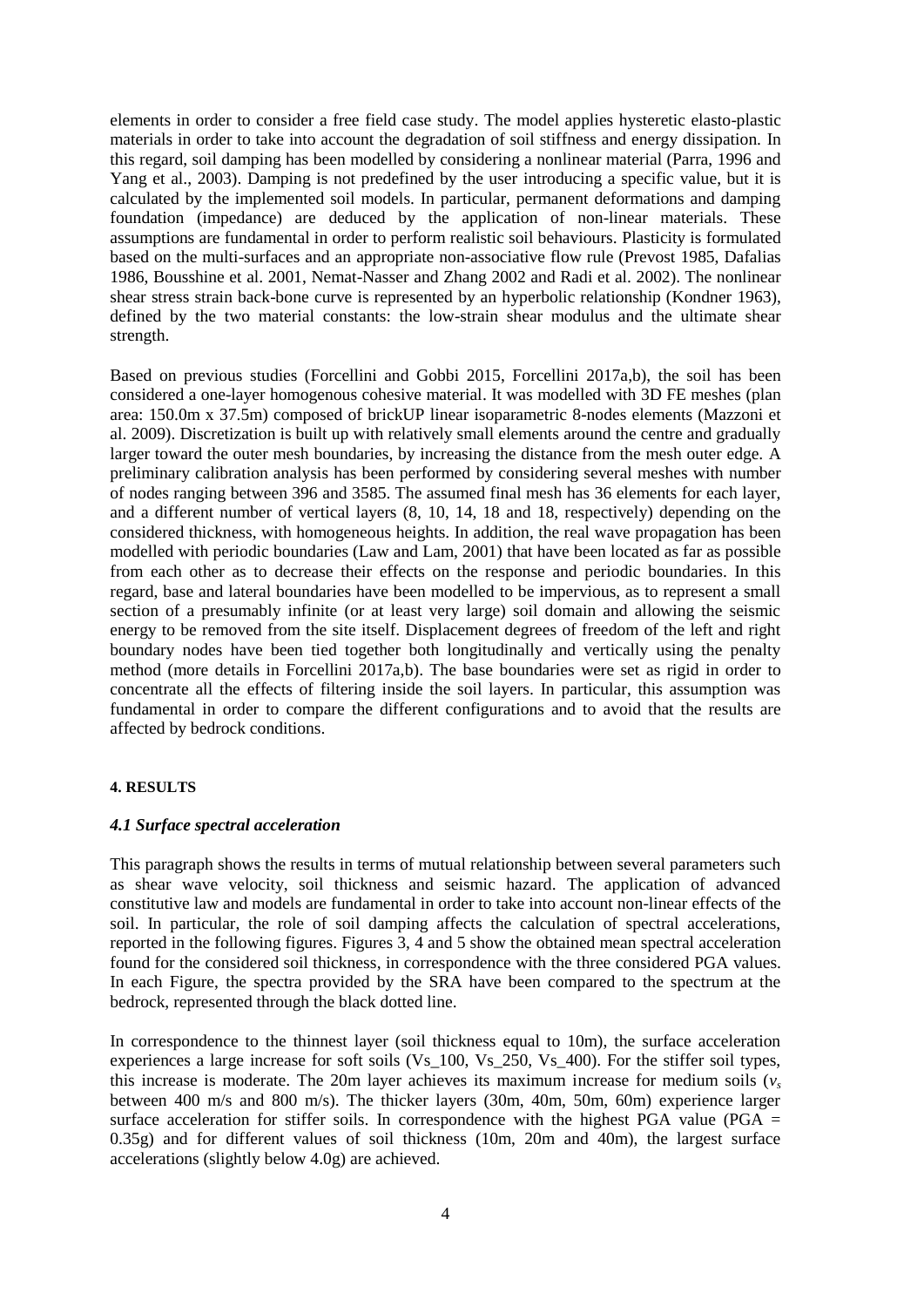

Figure 3. Surface spectral accelerations resulted from the SRA: PGA = 0.15g



Figure 4. Surface spectral accelerations resulted from the SRA: PGA = 0.25g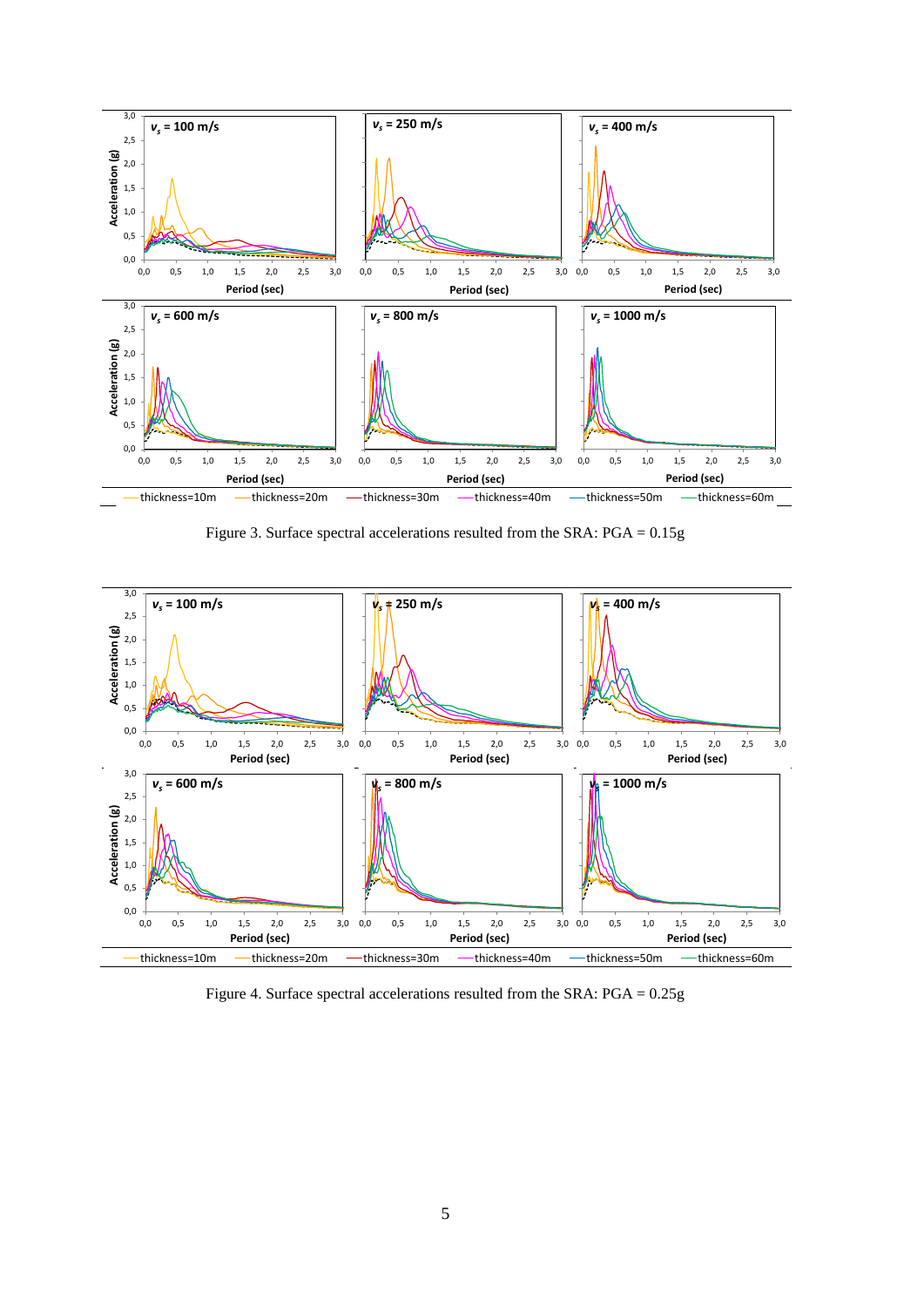

Figure 5. Surface spectral accelerations resulted from the SRA: PGA = 0.35g

### *4.2 Amplification functions*

In order to assess the effects of the considered parameters, the results are shown in terms of Amplification Functions (AF). Such value is the ratio between the surface spectrum and the corresponding spectrum at the bedrock. Figures 6, 7 and 8 show the AF values calculated for the three PGA levels. The highest amplification factors occur for the lowest PGA, when the behaviour of the soil can be considered elastic. Soil models belonging to C, D and E classes (Vs\_100, Vs\_250) evidence the largest amplifications for periods bigger than 1.5 sec. In correspondence with soft soil and low thickness (10m, 20m), high values of amplification (exceeding value of 4) resulted.



Figure 6. Amplification Functions: PGA = 0.15g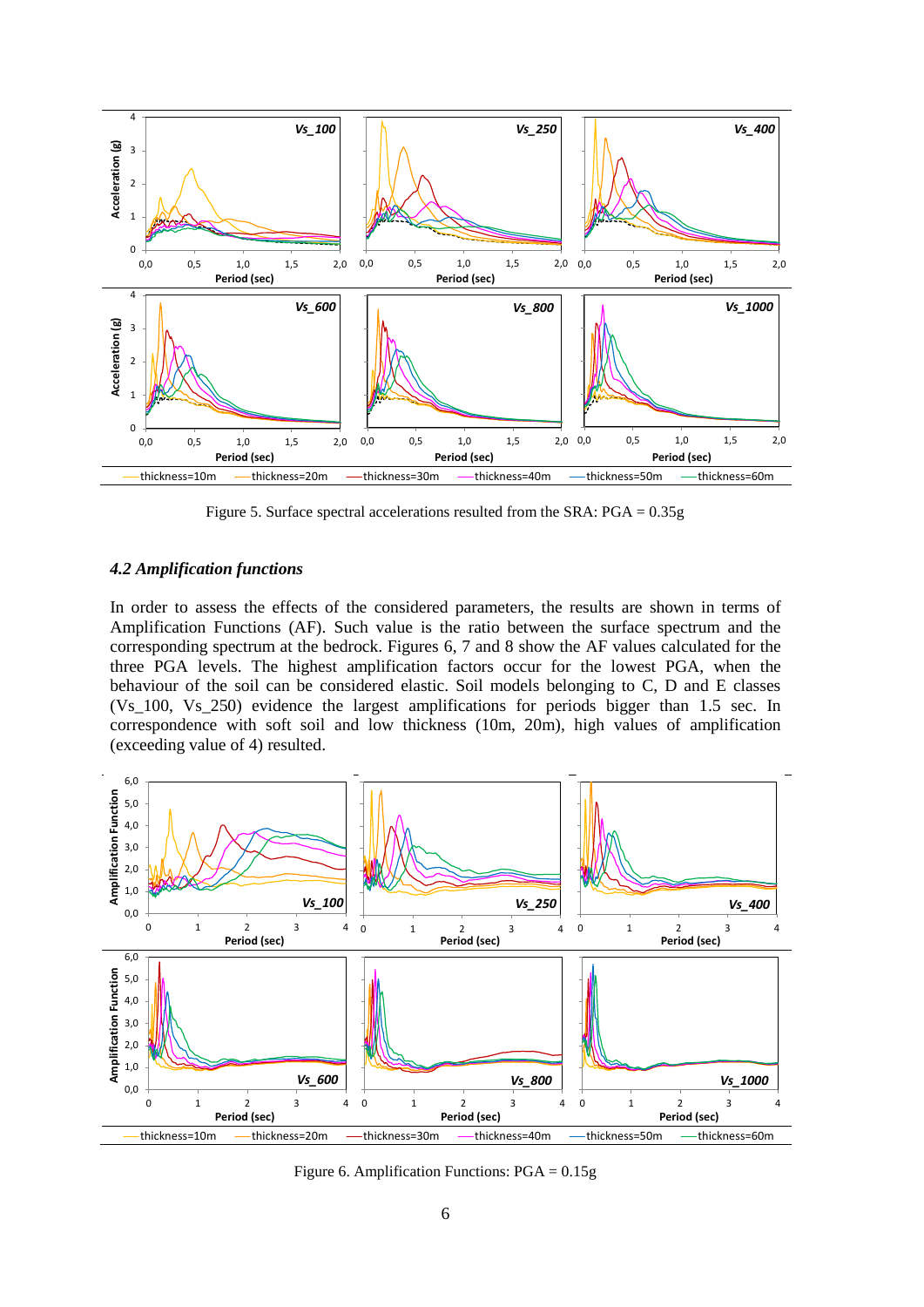

Figure 7. Amplification Function: PGA = 0.25g

The maximum amplification in correspondence with stiffer soils (Vs\_400, Vs\_600, Vs\_800) have been reached for periods below 0.5 sec. Maximum values of amplification reach the value of 3, for the highest seismicity. AF ranges between 4 and 5 for lower PGAs, due to the elastic response of the soil. Finally, in correspondence with the stiffer soil (Vs\_1000, classified as A-class according to EC8), the highest values of AF (between 4 and 6) are reached for low periods (below 0.3 s), depending on the considered PGA. In particular, the pictures shows that the peak values occur in correspondence of periods that differ from the elastic values (calculated with 4H/Vs and shown in table 3). The differences between the elastic values and those calculated, show the importance of considering non-linear constitutive law instead of simpler solutions (such as equivalent linear approximations).



Figure 8. Amplification Functions: PGA = 0.35g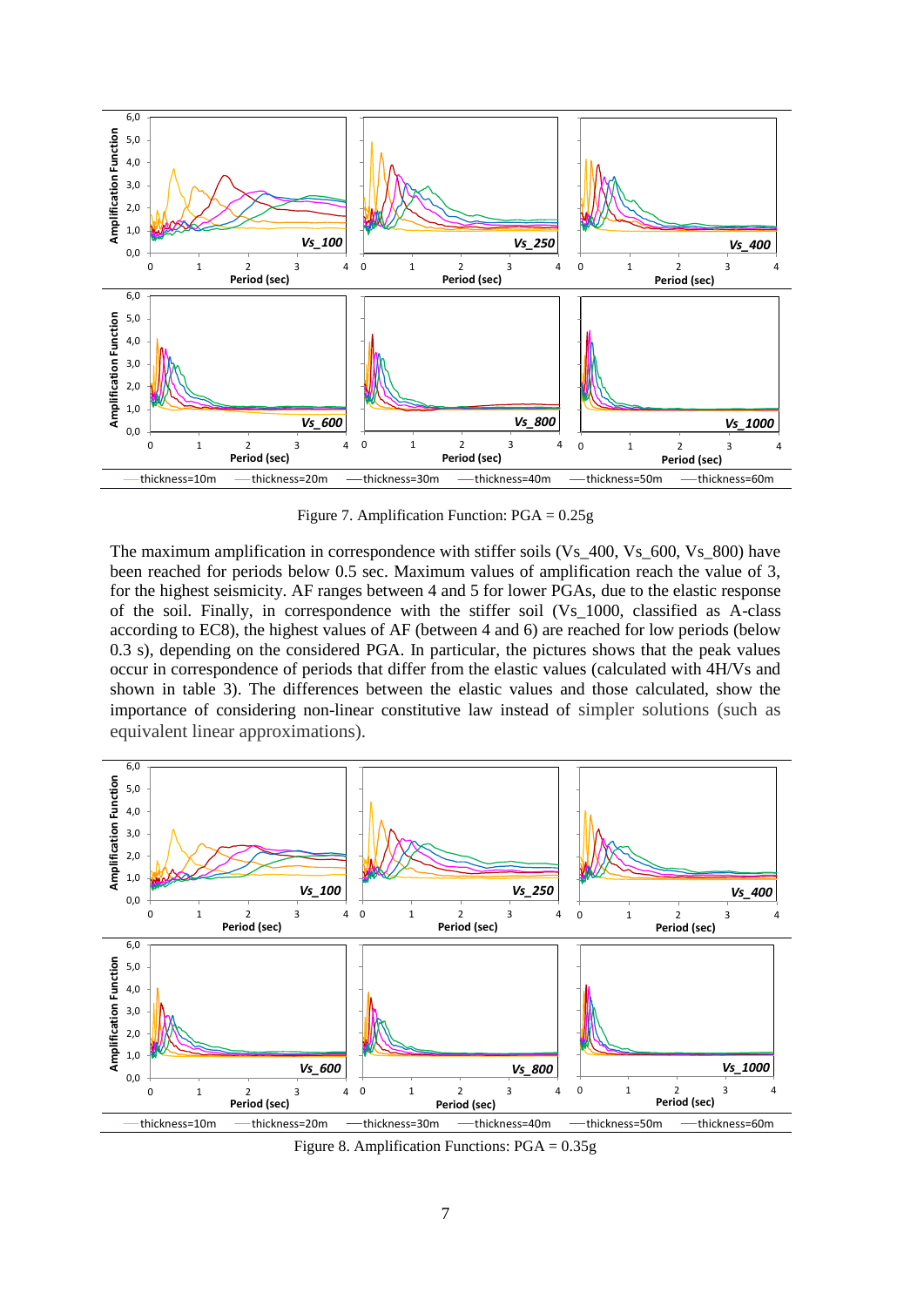| Soil types      | Vs 100 | Vs 250 | Vs 400 | Vs 600 | Vs 800 | Vs 1000 |
|-----------------|--------|--------|--------|--------|--------|---------|
| Thickness: 10 m | 0.40   | 0.16   | 0.10   | 0.066  | 0.05   | 0.04    |
| Thickness: 20 m | 0.80   | 0.32   | 0.20   | 0.133  | 0.10   | 0.08    |
| Thickness: 30 m | .20    | 0.48   | 0.30   | 0.198  | 0.15   | 0.12    |
| Thickness: 40 m | .60    | 0.64   | 0.40   | 0.266  | 0.20   | 0.16    |
| Thickness: 50 m | 2.00   | 0.80   | 0.50   | 0.333  | 0.25   | 0.20    |
| Thickness: 60 m | 2.40   | 0.96   | 0.60   | 0.396  | 0.30   | 0.24    |

Table 3. Elastic Fundamental Periods (s).

#### **5. CONCLUSIONS**

This work consists of a preliminary parametric study aimed at assessing the role of soil thickness on the evaluation of the surface seismic input. Several SRA on different soil models have been performed with a 3D FEM non-linear platform (OpenSees). In order to assess Opensees potentialities, several combinations have been studied. Not all of them can be considered strictly representative of realistic soil conditions, but they were necessary in order to validate the software. In particular, six different soils  $(v_{s,30})$  between 100 m/s and 1000 m/s and *C* between 70 kPa and 800 kPa), six different thickness values (between 10m and 60m) and three different seismic intensities (PGA equal to 0.15g, 0.25g and 0.35g) have been considered. For each assumed intensity, an ensemble of 7 unscaled ground motions has been selected. The mean surface accelerations have been compared to those in correspondence with the bedrock. Implementation of Opensees was shown to be fundamental in order to study the effect of nonlinearity in assessing the influence of soil thickness. Input amplification has been shown to be significant especially in case of medium-consistent soils (belonging to the B-class). The period corresponding to the amplification peak is shown to be affected especially in correspondence with softer soils (belonging to C, D and E classes). These results will allow further studies aimed at investigating multiple-layered soil models.

#### **6. REFERENCES**

Adhikary S, Singh Y (2012). Effect of Soil Depth on Inelastic Displacement Spectra Proc. *15 WCEE*, Lisbon.

Al Atik L, Abrahamson N (2010). An improved method for nonstationary spectral matching. *Earthq Spectra* 26 (3), pp. 601–617, [doi.org/10.1193/1.3459159.](https://doi.org/10.1193/1.3459159)

Anbazhagan P, Sheikh MN, Parihar A (2013). Influence of rock depth on seismic site classification for shallow bedrock regions. *Natural Hazards Review*, 14 (2), pp. 108-121, [doi.org/10.1061/\(ASCE\)NH.1527-](https://doi.org/10.1061/(ASCE)NH.1527-6996.0000088) [6996.0000088.](https://doi.org/10.1061/(ASCE)NH.1527-6996.0000088)

ASCE (2000). Seismic analysis of safety-related nuclear structures and commentary. *ASCE standard no. 004-98, American Society of Civil Engineering.*

ASCE (2006). Minimum design load for buildings and other structures. *ASCE standard no. 007-05, American Society of Civil Engineering.*

Assimaki D, Kausel E, Gazetas G (2005). *Soil-Dependent Topographic Effects*: A Case Study from the 1999 Athens Earthquake. Earthquake Spectra, 21 (4), pp. 929–966, [doi.org/10.1193/1.2068135.](https://doi.org/10.1193/1.2068135)

Bazzurro P, Cornell CA (1999). Disaggregation of seismic hazard. *Bull Seismol Soc Am* 89 (2), pp. 501– 520, Print ISSN [0037-1106](http://www.worldcat.org/issn/0037-1106)

Bommer JJ, Acevedo A (2004). The use of real earthquake accelerograms as input to dynamic analysis. *Journal of Earthquake Engineering* 8 (sup001), pp. 43–91, [doi.org/10.1080/13632460409350521](http://dx.doi.org/10.1080/13632460409350521)

Bousshine L, Chaaba A, De Saxce G (2001). Softening in stress-strain curve for Drucker-Prager nonassociated plasticity*. International Journal of Plasticity* 17 (1), pp. 21–46, [doi.org/10.1016/S0749-](https://doi.org/10.1016/S0749-6419(00)00017-6) [6419\(00\)00017-6.](https://doi.org/10.1016/S0749-6419(00)00017-6)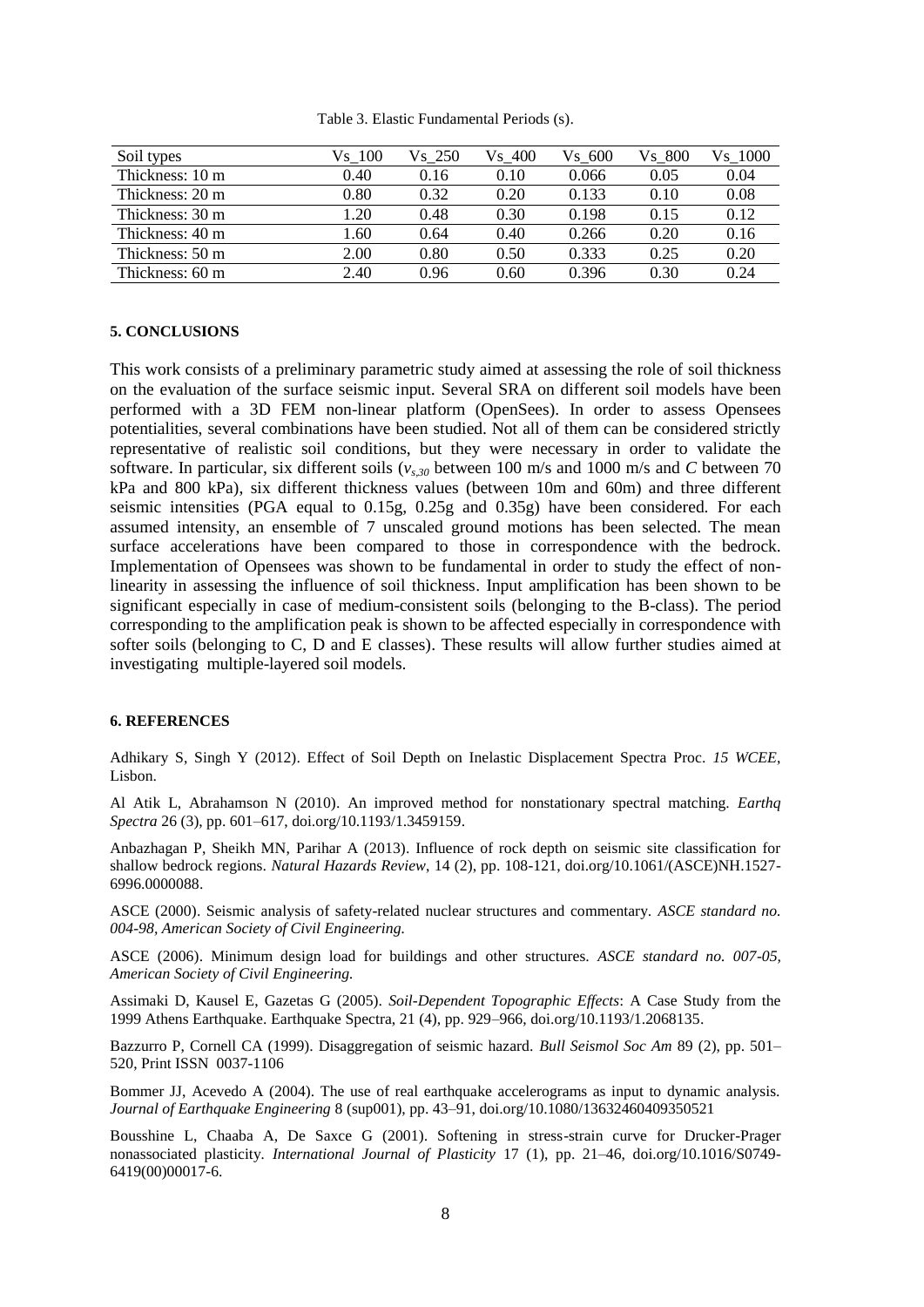Bradley BA (2010). A generalized conditional intensity measure approach and holistic ground-motion selection. *Earth Eng Struct Dyn* 39 (12), pp. 1321–1342, DOI: 10.1002/eqe.995.

D'Intinosante V, Baglione M, Gallori F (2016). La microzonazione sismica di terzo livello: l'esempio di Fivizzano [\(http://www.ingenio-web.it\)](http://www.ingenio-web.it/).

Dafalias YF (1986). Bounding surface plasticity I: mathematical formulation and hypoplasticity. *Journal of Engineering Mechanics*, ASCE 112 (9), pp. 966–987, [doi.org/10.1061/\(ASCE\)0733-](https://doi.org/10.1061/(ASCE)0733-9399(1986)112:9(966)) [9399\(1986\)112:9\(966\).](https://doi.org/10.1061/(ASCE)0733-9399(1986)112:9(966))

EC 8-3 (2005) Design of structures for earthquake resistance, part 3: strengthening and repair of buildings. *European standard EN 1998-3.* European Committee for Standardization (CEN), Brussels

Forcellini D, Gobbi S (2015). Soil structure interaction assessment with advanced numerical simulations, *Proceeding of Computational Method in Structural Dynamics and Earthquake Engineering conference (COMPDYN),* Crete Island, 25 – 27 May 2015.

Forcellini D (2017a). Cost Assessment of isolation technique applied to a benchmark bridge with soil structure interaction. *Bulletin of earthquake Engineering*, DOI: 10.1007/s10518-016-9953-0.

Forcellini D (2017b). Seismic assessment of a base isolated benchmark building with soil structure interaction. *Bulletin of earthquake Engineering*, DOI: 10.1007/s10518-017-0268-6.

[Iervolino I, Galasso C, Cosenza E \(2009\). REXEL: computer aided record selection for code-based seismic](http://wpage.unina.it/iuniervo/papers/Iervolino_et_al_REXEL_BEE.pdf)  structural analysis. *[Bulletin of Earthquake Engineering,](http://wpage.unina.it/iuniervo/papers/Iervolino_et_al_REXEL_BEE.pdf)* 8 (2), pp. 339-362, doi.org/10.1007/s10518-009- 9146-1.

Iervolino I, Chioccarelli E, Convertito V (2011). Engineering design earthquakes from multimodal hazard disaggregation. *Soil Dyn Earthq Eng* 31 (9), pp. 1212–1231, [doi.org/10.1016/j.soildyn.2011.05.001.](https://doi.org/10.1016/j.soildyn.2011.05.001)

Itaca (2008). Database of the Italian strong motions data. [http://itaca.mi.ingv.it.](http://itaca.mi.ingv.it/)

Katsanos EI, Sextos AG, Manolis GD (2010). Selection of earthquake ground motion records: a state-oftheart review from a structural engineering perspective. *Soil Dynamic & Earthquake Engineering* 30 (4), pp. 157–169, [doi.org/10.1016/j.soildyn.2009.10.005.](https://doi.org/10.1016/j.soildyn.2009.10.005)

Kondner RL (1963). Hyperbolic stress-strain response: Cohesive soils. *Journal of the Soil Mechanics and Foundations Division*, 89(SM1), pp. 115-143.

Law HK, Lam IP (2001). Application of periodic boundary for large pile group, J*ournal of Geotechnical Geoenvironmental. Engineering*, 127 (10), pp. 889–892, [doi.org/10.1061/\(ASCE\)1090-](https://doi.org/10.1061/(ASCE)1090-0241(2001)127:10(889)) [0241\(2001\)127:10\(889\).](https://doi.org/10.1061/(ASCE)1090-0241(2001)127:10(889))

Mazzoni S, McKenna F, Scott MH, Fenves GL (2009). Open System for Earthquake Engineering Simulation, User Command-Language Manual. Pacific Earthquake Engineering Research Center, University of California, Berkeley, OpenSees version 2.0.

Nemat-Nasser S, Zhang J (2002). Constitutive relations for cohesionless frictional granular materials. *International Journal Plasticity* 18 (4), pp. 531–547, [doi.org/10.1016/S0749-6419\(01\)00008-0.](https://doi.org/10.1016/S0749-6419(01)00008-0)

Parra E (1996). Numerical modeling of liquefaction and lateral ground deformation including cyclic mobility and dilation response in soil systems." Ph.D. thesis, Rensselaer Polytechnic Institute, Troy, N.Y.

Prevost JH (1985). A simple plasticity theory or frictional cohesionless soils. *Soil Dynamics Earthquake Engineering*, 4 (1), pp. 9-17.

Radi E, Bigoni D, Loret B (2002). Steady crack growth in elastic-plastic fluid-saturated porous media. *International Journal of Plasticity* 18 (3), pp. 345–358[, doi.org/10.1016/S0749-6419\(00\)00101-7.](https://doi.org/10.1016/S0749-6419(00)00101-7)

Seifried AE, Baker JW (2014). Spectral variability and its relationship to structural response estimated from scaled and spectrum-matched ground motions. In: *Proc. 10NCEE*, Anchorage, Alaska, July 21–25, 2014.

Shome N, Cornell CA, Bazzurro P, Carballo JE (1998). Earthquakes, records and nonlinear responses. *Earthq Spectra* 14(3):469–500

Stewart JP, Chiou SJ, Bray JD, Graves RW, Somerville PG, Abrahamson NA (2001). Ground motion evaluation procedures for performance-based design. *Technical Report, PEER Center*: University of California, Berkeley.

Tanganelli M, Viti S (2016). Effect of soil modeling on the seismic response of buildings. *Proc. SEMC*